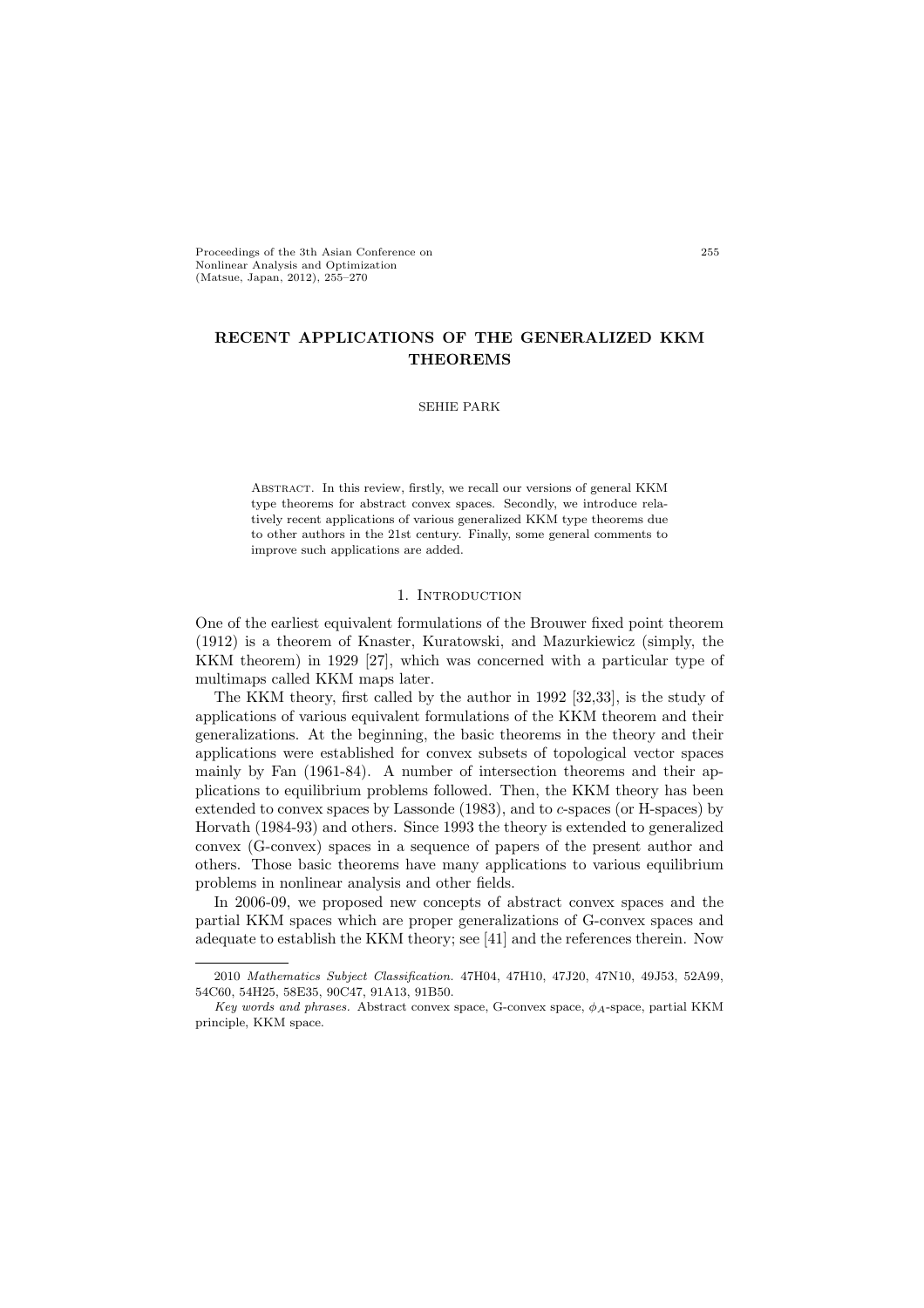the KKM theory becomes the study of abstract convex spaces satisfying the partial KKM principle, that is, an abstract form of the KKM theorem.

In our previous survey [44], firstly, we recalled Ky Fan's contribution to the KKM theory based on his celebrated 1961 KKM lemma (or the KKMF theorem). Secondly, we introduced applications of the Fan lemma due to other authors in the 21st century. Finally, some historical remarks were added.

This review is a continuation of [44]. Since our G-convex space theory appeared, many authors tried to obtain various KKM type theorems and applications in their own frames. Our aim in this review is to introduce such applications in the 21st century and to indicate that they should be included in the recent study of abstract convex spaces initiated by ourselves.

Section 2 of this paper deals with the basic notions on abstract convex spaces. In Section 3, we introduce recently obtained general KKM type theorems for abstract convex spaces. Recall that in 1990's, we established the foundations of the KKM theory on generalized convex spaces (G-convex spaces); see [34,40,41] and the references therein. Motivated by our G-convex space theory or others, a large number of authors obtained applications of KKM type theorems other than Fan's. Section 4 is devoted to introduce such applications mainly given in the 21st century. Finally, in Section 5, some general comments to improve such applications are added.

All references given by the form (year) can be found in [34] or the references of [35-44].

## 2. Abstract convex spaces and partial KKM spaces

Multimaps are also called simply maps. Let  $\langle D \rangle$  denote the set of all nonempty finite subsets of a set *D*. Recall the following in [41]:

**Definition.** An *abstract convex space* (*E, D*; Γ) consists of a topological space *E*, a nonempty set *D*, and a multimap  $\Gamma : \langle D \rangle \to E$  with nonempty values  $\Gamma_A := \Gamma(A)$  for  $A \in \langle D \rangle$ .

For any  $D' \subset D$ , the  $\Gamma$ -*convex hull* of  $D'$  is denoted and defined by

$$
\text{co}_{\Gamma} D' := \bigcup \{ \Gamma_A \mid A \in \langle D' \rangle \} \subset E.
$$

A subset *X* of *E* is called a Γ-*convex subset* of (*E, D*; Γ) relative to *D′* if for any  $N \in \langle D' \rangle$ , we have  $\Gamma_N \subset X$ , that is,  $\text{co}_{\Gamma} D' \subset X$ .

In case  $E = D$ , let  $(E; \Gamma) := (E, E; \Gamma)$ .

**Definition.** Let (*E, D*; Γ) be an abstract convex space and *Z* a topological space. For a multimap  $F : E \to Z$  with nonempty values, if a multimap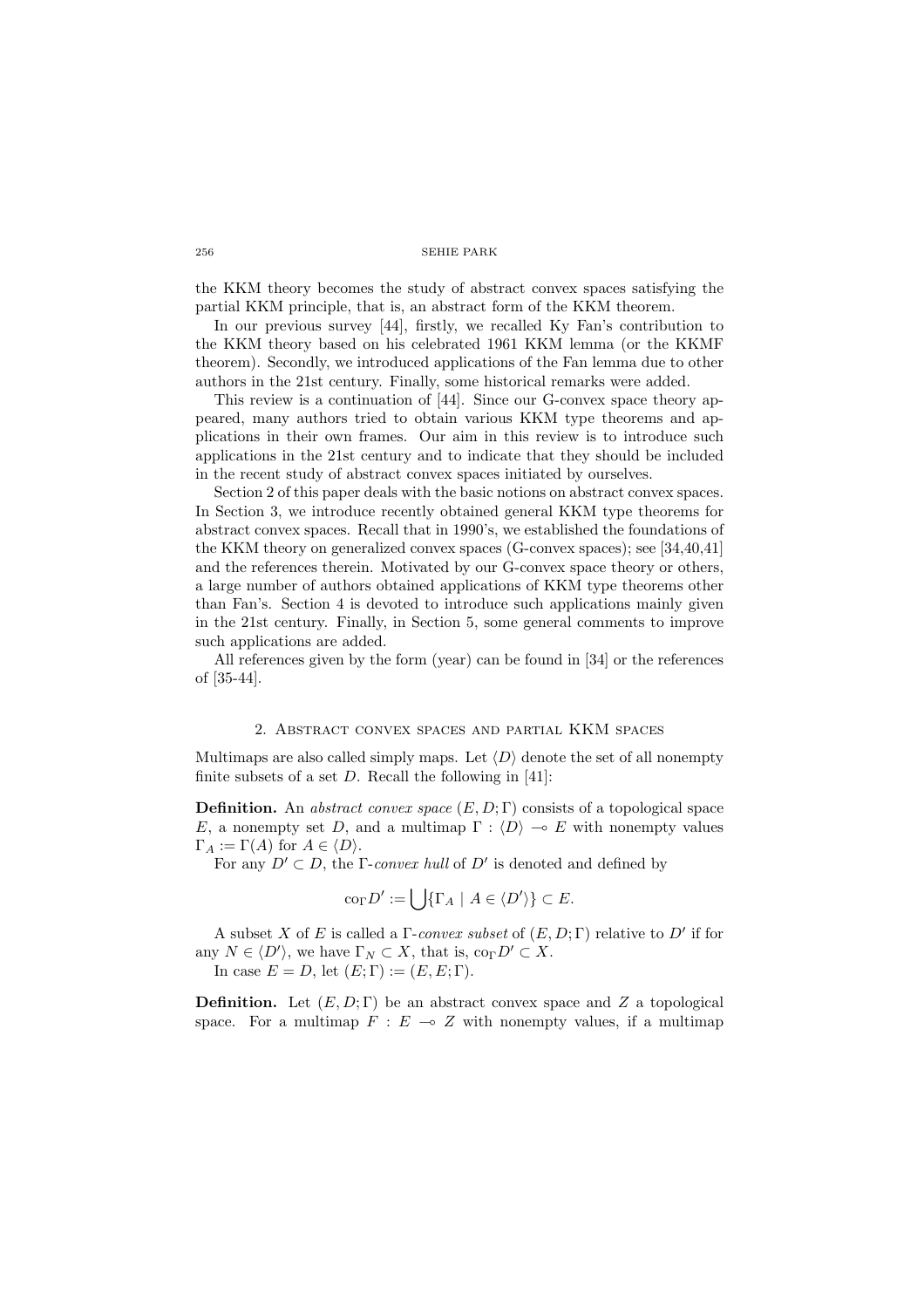$G: D \longrightarrow Z$  satisfies

$$
F(\Gamma_A) \subset G(A) := \bigcup_{y \in A} G(y) \quad \text{for all } A \in \langle D \rangle,
$$

then *G* is called a *KKM map* with respect to *F*. A *KKM map*  $G: D \to E$  is a KKM map with respect to the identity map 1*E*.

A multimap  $F: E \multimap Z$  is called a  $\Re \mathfrak{C}$ -map [resp., a  $\Re \mathfrak{D}$ -map] if, for any closed-valued [resp., open-valued] KKM map  $G: D \to Z$  with respect to *F*, the family  ${G(y)}_{y \in D}$  has the finite intersection property. In this case, we denote  $F \in \mathfrak{RC}(E, D, Z)$  [resp.,  $F \in \mathfrak{RO}(E, D, Z)$ ].

**Definition.** The *partial KKM principle* for an abstract convex space (*E, D*; Γ) is the statement  $1_E \in \mathfrak{RC}(E, D, E)$ ; that is, for any closed-valued KKM map *G* : *D* → *E*, the family  ${G(y)}_{y \in D}$  has the finite intersection property. The *KKM principle* is the statement  $1_E \in \mathfrak{RC}(E,D,E) \cap \mathfrak{RO}(E,D,E)$ ; that is, the same property also holds for any open-valued KKM map.

An abstract convex space is called a (*partial*) *KKM space* if it satisfies the (partial) KKM principle, resp.

In our recent works [35-37], we studied elements or foundations of the KKM theory on abstract convex spaces and noticed there that many important results therein are related to the partial KKM principle.

**Example.** We give known examples of partial KKM spaces; see [41] and the references therein:

(1) The original KKM theorem [27] is for the triple  $(\Delta_n, V; \text{co})$ , where  $\Delta_n$ is the standard *n*-simplex, *V* the set of its vertices  $\{e_i\}_{i=0}^n$ , and co :  $\langle V \rangle \to \Delta_n$ the convex hull operation.

(2) A triple  $(X, D; \Gamma)$ , where X and D are subsets of a t.v.s. E such that  $\text{co } D \subset X$  and  $\Gamma := \text{co.}$  Fan's celebrated KKM lemma [14] is for  $(E, D; \text{co})$ , where *D* is a nonempty subset of *E*.

(3) A *convex space*  $(X, D; \Gamma)$  is a triple where X is a subset of a vector space,  $D \subset X$  such that co  $D \subset X$ , and each  $\Gamma_A$  is the convex hull of  $A \in \langle D \rangle$ equipped with the Euclidean topology. This concept generalizes the one due to Lassonde (1984) for  $X = D$ . However he obtained several KKM type theorems w.r.t. (*X, D*; Γ).

(4) A triple (*X, D*; Γ) is called an H-*space* if *X* is a topological space, *D* a nonempty subset of X, and  $\Gamma = {\{\Gamma_A\}}$  a family of contractible (or, more generally,  $\omega$ -connected) subsets of *X* indexed by  $A \in \langle D \rangle$  such that  $\Gamma_A \subset \Gamma_B$ whenever  $A \subset B \in \langle D \rangle$ . If  $D = X$ ,  $(X;\Gamma)$  is called a *c*-space by Horvath (1984-83).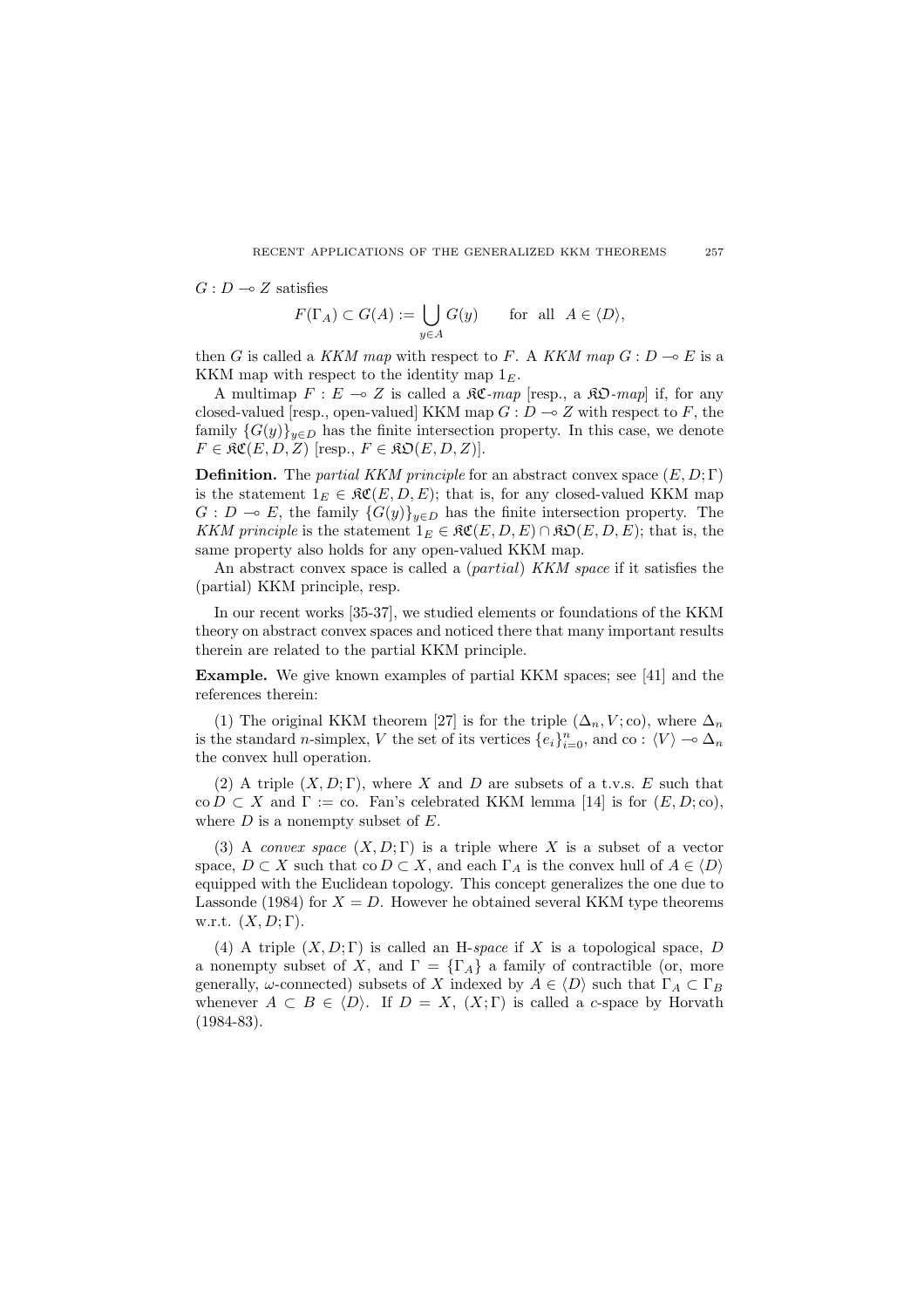(5) Hyperconvex metric spaces due to Aronszajn and Panitchpakdi are particular ones of *c*-spaces.

(6) Hyperbolic spaces due to Reich and Shafrir [45] are particular *c*-spaces. This class of metric spaces contains all normed vector spaces, all Hadamard manifolds, the Hilbert ball with the hyperbolic metric, and others. Note that an arbitrary product of hyperbolic spaces is also hyperbolic.

(7) A *generalized convex space* or a G-*convex space* (*X, D*; Γ) due to Park is an abstract convex space such that for each  $A \in \langle D \rangle$  with the cardinality  $|A| = n + 1$ , there exists a continuous function  $\phi_A : \Delta_n \to \Gamma(A)$  such that  $J \in \langle A \rangle$  implies  $\phi_A(\Delta_J) \subset \Gamma(J)$ . Here,  $\Delta_J$  is the face of  $\Delta_n$  corresponding to  $J \in \langle A \rangle$ ; that is, if  $A = \{a_0, a_1, ..., a_n\}$  and  $J = \{a_{i_0}, a_{i_1}, ..., a_{i_k}\} \subset A$ , then  $\Delta_J = \text{co}\{e_{i_0}, e_{i_1}, \dots, e_{i_k}\}.$ 

For  $X = D$ , G-convex spaces reduce to L-spaces due to Ben-El-Mechaiekh et al. Recall that all examples (1)-(7) are all G-convex spaces.

(8) A  $\phi_A$ -*space*  $(X, D; {\phi_A}_{A \in \langle D \rangle})$  consists of a topological space X, a nonempty set *D*, and a family of continuous functions  $\phi_A : \Delta_n \to X$  (that is, singular *n*-simplexes) for  $A \in \langle D \rangle$  with  $|A| = n + 1$ . Every G-convex space is a  $\phi_A$ -space and every  $\phi_A$ -space can be made into G-convex spaces in several ways. Later  $\phi_A$ -spaces are called GFC-spaces by Khanh et al. [25].

Every  $\phi_A$ -space is a KKM space.

(9) The extended long line  $L^*$  is a KKM space  $(L^*, D; \Gamma)$  with the ordinal space  $D := [0, \Omega]$ . But  $L^*$  is not a *G*-convex space.

(10) Any topological semilattice  $(X, \leq)$  with path-connected interval, introduced by Horvath and Llinares is an abstract convex space. A connected linearly ordered space  $(X, \leq)$  can be made into a KKM space.

(11) Suppose X is a closed convex subset of a complete  $\mathbb{R}$ -tree H, and for each  $A \in \langle X \rangle$ ,  $\Gamma_A := conv_H(A)$  is the intersection of all closed convex subsets of *H* that contain *A*. Kirk and Panyanak showed that the triple  $(H \supset X; \Gamma)$  is a partial KKM space.

(12) According to Horvath, a convexity on a topological space *X* is an algebraic closure operator  $A \mapsto |[A]|$  from  $\mathcal{P}(X)$  to  $\mathcal{P}(X)$  such that  $|[\{x\}] = \{x\}$ for all  $x \in X$ , or equivalently, a family  $C$  of subsets of  $X$ , the convex sets, which contains the whole space and the empty set as well as singletons and which is closed under arbitrary intersections and updirected unions. For Horvath's convex space  $(X;\Gamma)$  with the weak Van de Vel property is a KKM space, where  $\Gamma_A := [[A]]$  for each  $A \in \langle X \rangle$ .

(13) A B-space due to Briec and Horvath is a KKM space.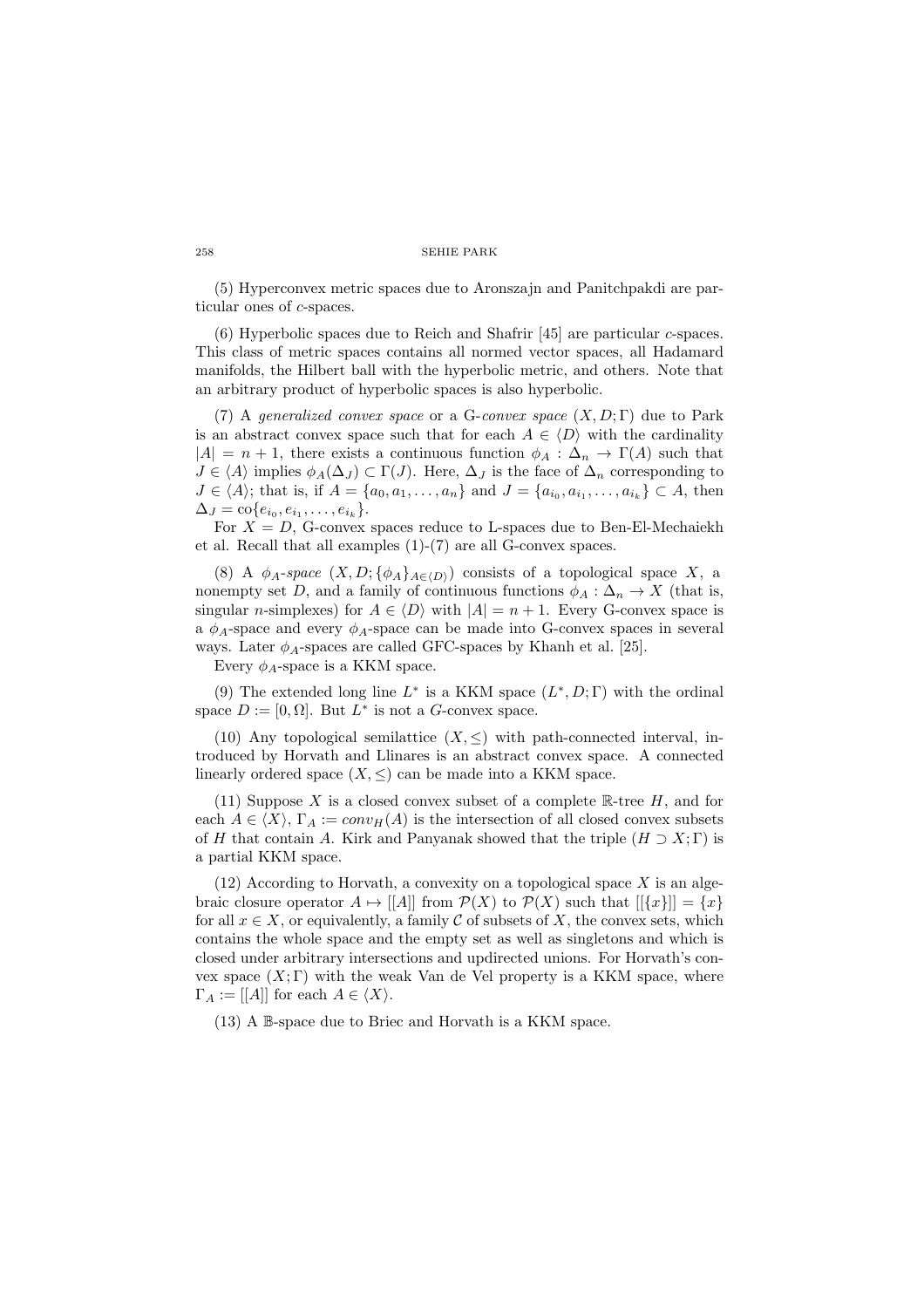Now we have the following diagram for triples  $(E, D; \Gamma)$ :

Simplex =*⇒* Convex subset of a t.v.s. =*⇒* Lassonde type convex space =*⇒* H-space =*⇒* G-convex space =*⇒ ϕA*-space =*⇒* KKM space =*⇒* Partial KKM space =*⇒* Abstract convex space.

# 3. General KKM theorems for abstract convex spaces

The following whole intersection property for the map-values of a KKM map is a standard form of the KKM type theorems [38,42,43]:

**Theorem A.** *Let* (*E, D*; Γ) *be a partial KKM space* [*resp., a KKM space*] *and*  $G: D \longrightarrow E$  *a multimap satisfying* 

(1) *G has closed* [*resp., open*] *values; and*

(2)  $\Gamma_N \subset G(N)$  for any  $N \in \langle D \rangle$  (*that is, G is a KKM map*).

*Then*  $\{G(z)\}_{z \in D}$  *has the finite intersection property.* 

*Further, if*

 $(3)$   $\bigcap_{z \in M} \overline{G(z)}$  is compact for some  $M \in \langle D \rangle$ , *then we have*

$$
\bigcap_{y\in D}\overline{G(y)}\neq\emptyset.
$$

Consider the following related four conditions for a map  $G: D \to E$ :

 $(a) \bigcap_{z \in D} \overline{G(z)} \neq \emptyset$  implies  $\bigcap_{z \in D} G(z) \neq \emptyset$ .

(b)  $\bigcap_{z \in D} \overline{G(z)} = \overline{\bigcap_{z \in D} G(z)}$  (*G* is *intersectionally closed-valued*).

(c)  $\bigcap_{z \in D} \overline{G(z)} = \bigcap_{z \in D} G(z)$  (*G* is *transfer closed-valued*).

(d) *G* is closed-valued.

From the partial KKM principle we have a whole intersection property of the Fan type. The following is given in [42,43]:

**Theorem B.** *Let*  $(E, D; \Gamma)$  *be a partial KKM space and*  $G: D \to E$  *a map such that*

(1)  $\overline{G}$  *is a KKM map* [*that is,*  $\Gamma_A \subset \overline{G}(A)$  *for all*  $A \in \langle D \rangle$ ]*; and* 

(2) *there exists a nonempty compact subset K of E such that either*

(i)  $\bigcap_{z \in M} \overline{G(z)} \subset K$  for some  $M \in \langle D \rangle$ *; or* 

(ii) *for each*  $N \in \langle D \rangle$ *, there exists a compact* Γ-convex subset  $L_N$  *of*  $E$ *relative to some*  $D' \subset D$  *such that*  $N \subset D'$  *and* 

$$
\overline{L_N}\cap \bigcap_{z\in D'}\overline{G(z)}\subset K.
$$

*Then we have*  $K \cap \bigcap_{z \in D} \overline{G(z)} \neq \emptyset$ *.*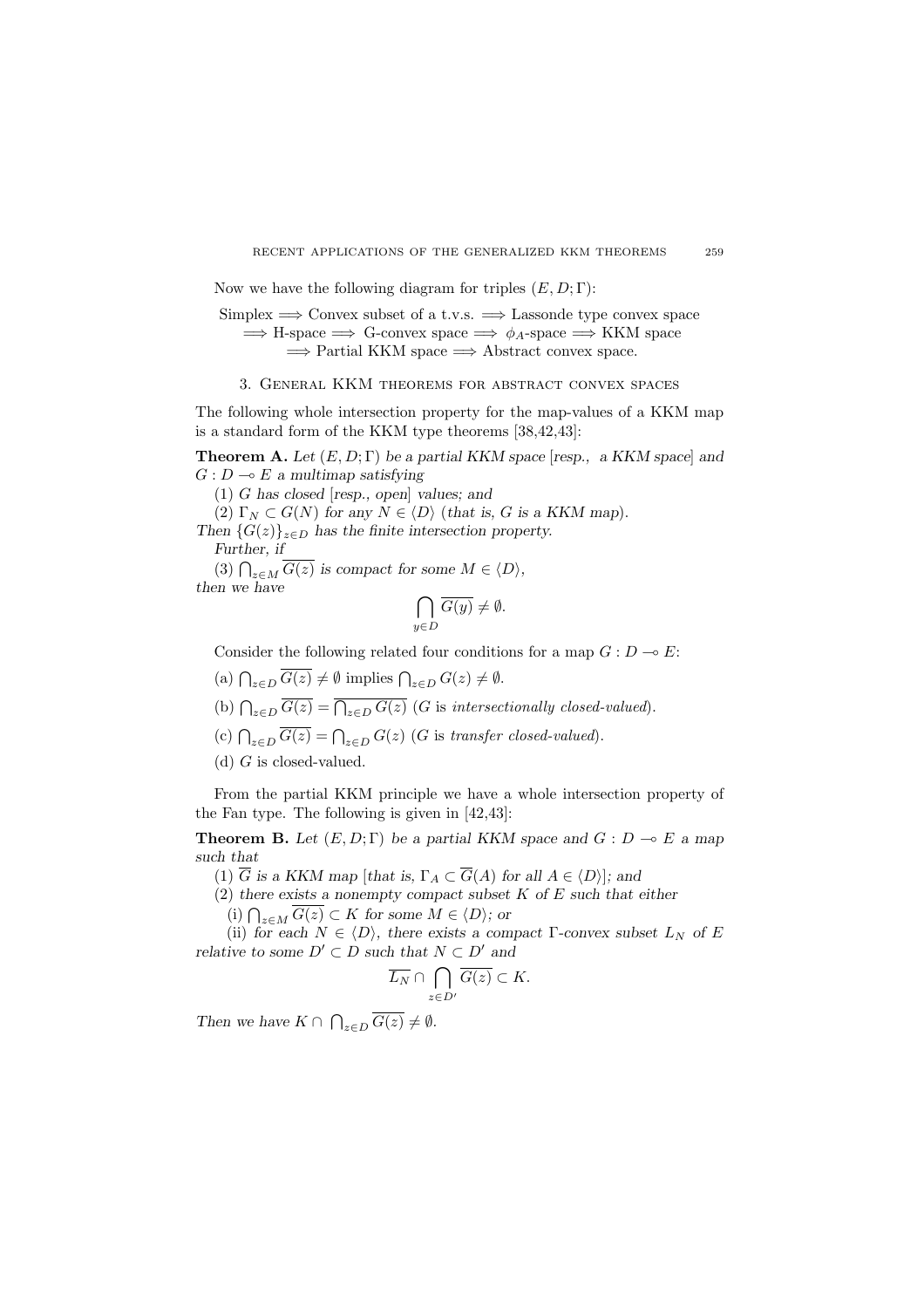*Furthermore,*

- (*α*) if *G* is transfer closed-valued, then  $K \cap \bigcap \{G(z) \mid z \in D\} \neq \emptyset;$
- $(\beta)$  *if G is intersectionally closed-valued, then*  $\bigcap \{G(z) \mid z \in D\} \neq \emptyset$ .

Theorem B can be extended to the following [42,43]:

**Theorem C.** *Let* (*E, D*; Γ) *be an abstract convex space, Z a topological space,*  $F \in \mathfrak{RC}(E, D, Z)$ , and  $G : D \to Z$  *a map such that* 

 $(1)$   $\overline{G}$  *is a KKM map w.r.t. F*; and

(2) *there exists a nonempty compact subset K of Z such that either*

(i)  $K \supset \bigcap \{ \overline{G(y)} \mid y \in M \}$  for some  $M \in \langle D \rangle$ ; or

(ii) *for each*  $N \in \langle D \rangle$ *, there exists a* Γ*-convex subset*  $L_N$  *of E relative to some*  $D' \subset D$  *such that*  $N \subset D'$ ,  $F(L_N)$  *is compact, and* 

$$
K \supset \overline{F(L_N)} \cap \bigcap_{y \in D'} \overline{G(y)}.
$$

*Then we have*

$$
\overline{F(E)}\cap K\cap \bigcap_{y\in D}\overline{G(y)}\neq \emptyset.
$$

*Furthermore,*

 $(\alpha)$  *if G is transfer closed-valued, then*  $\overline{F(E)} \cap K \cap \bigcap \{G(z) \mid z \in D\} \neq \emptyset;$ *and*

(*β*) if *G* is intersectionally closed-valued, then  $\bigcap \{G(z) \mid z \in D\} \neq \emptyset$ .

Since we can assume  $K$  is closed without loss of generality, the closure notations in the coercivity conditions (2) in Theorems 2 and 3 might be erased.

# 4. Applications of other types of the KKM theorem

In 1990's, we established the foundations of the KKM theory on generalized convex spaces (G-convex spaces); for the literature, see [34,40,41] and the references therein. Motivated by our G-convex space theory or others, a large number of authors obtained applications of KKM type theorems other than Fan's. We recall such applications in this section. Most of such applications are based on particular forms of Theorem A–C. We will not check this matter.

(I) Summary of Ansari et al. [4] in 2000: "In this paper, a general version of the KKM theorem is derived by using the concept of generalized KKM mappings introduced by Chang and Zhang. By employing our general KKM theorem, we obtain a general minimax inequality which contains several existing ones as special cases. As applications of our general minimax inequality, we derive an existence result for saddle point problems in a general setting. We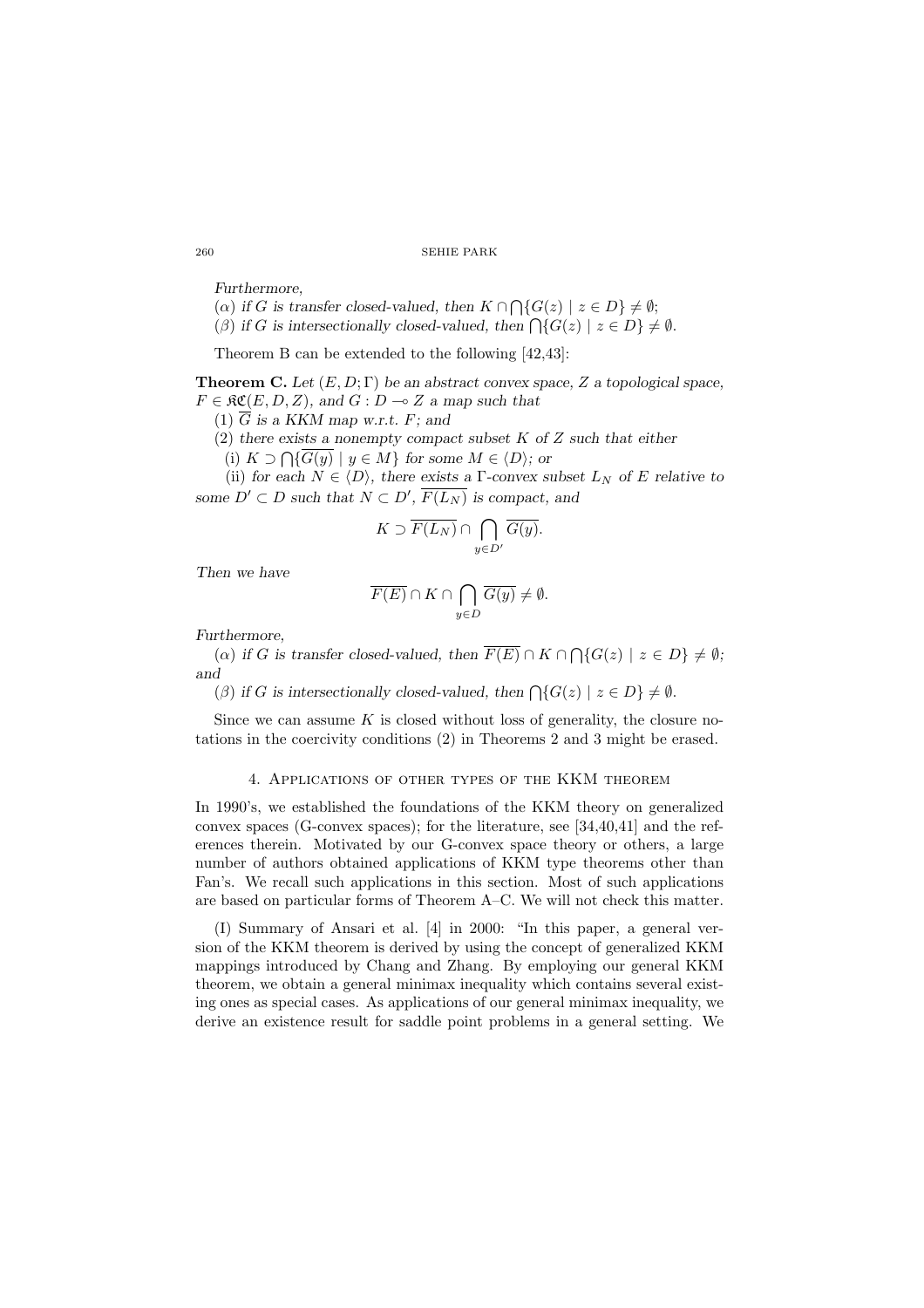also establish several existence results for generalized variational inequalities and generalized quasi-variational inequalities."

The main tool of this paper, Theorem 2.1, was known. The other results are routine applications of Theorem 2.1 or variants of known results. Recall that the generalized KKM map of Chang and Zhang is simply a KKM map on a G-convex space.

(II) In 2000, Kirk et al. [26] established the KKM theory on hyperconvex metric spaces, which are particular type of *c*-spaces.

(III) Abstract of Kalmoun and Rihai [22] in 2001: "Slightly modifying the topological KKM Theorem of Park and Kim (1996), we obtain a new existence theorem for generalized vector equilibrium problems related to an admissible multifunction. We work here under the general framework of G-convex space which does not have any linear structure. Also, we give applications to greatest element, fixed point and vector saddle point problems. The results presented in this paper extend and unify many results in the literature by relaxing the compactness, the closedness and the convexity conditions."

(IV) Abstract of Balaj [5] in 2003: "We introduce a new concept of generalized Knaster-Kuratowski-Mazurkiewicz (KKM) family of sets and related to this we obtain fixed point theorems and sections results in homotopically trivial spaces."

This paper is motivated by Horvath [19] and Park [31].

(V) Abstract of Hou [20] in 2003: "We first prove a new fixed point theorem from which the Kakutani's fixed point theorem in locally convex topological vector spaces is immediately extended to H-spaces. Then, we establish a new existence theorem of equilibrium for generalized games in H-spaces, by applying our fixed-point theorem."

This paper is based on a KKM lemma of Horvath on H-spaces.

(VI) Abstract of Jin et al. [21] in 2005: "Some new generalized KKM type theorems which include S-G-L-KKM theorems and G-L-KKM theorems are proved. As applications, some new minimax inequalities are given."

Recall that L-convex spaces in [21] mean L-spaces due to Ben-El-Mechaiekh et al.; see [40].

(VII) Abstract of Zeng et al. [53] in 2006: "In this paper, a generalized version of the famous KKM theorem is obtained by using the concept of generalized KKM mappings introduced by Chang and Zhang. By employing our generalized KKM theorem, we obtain a generalized minimax inequality which includes several existing ones as special cases. Further, by applying our generalized minimax inequality we establish an existence result for the saddle-point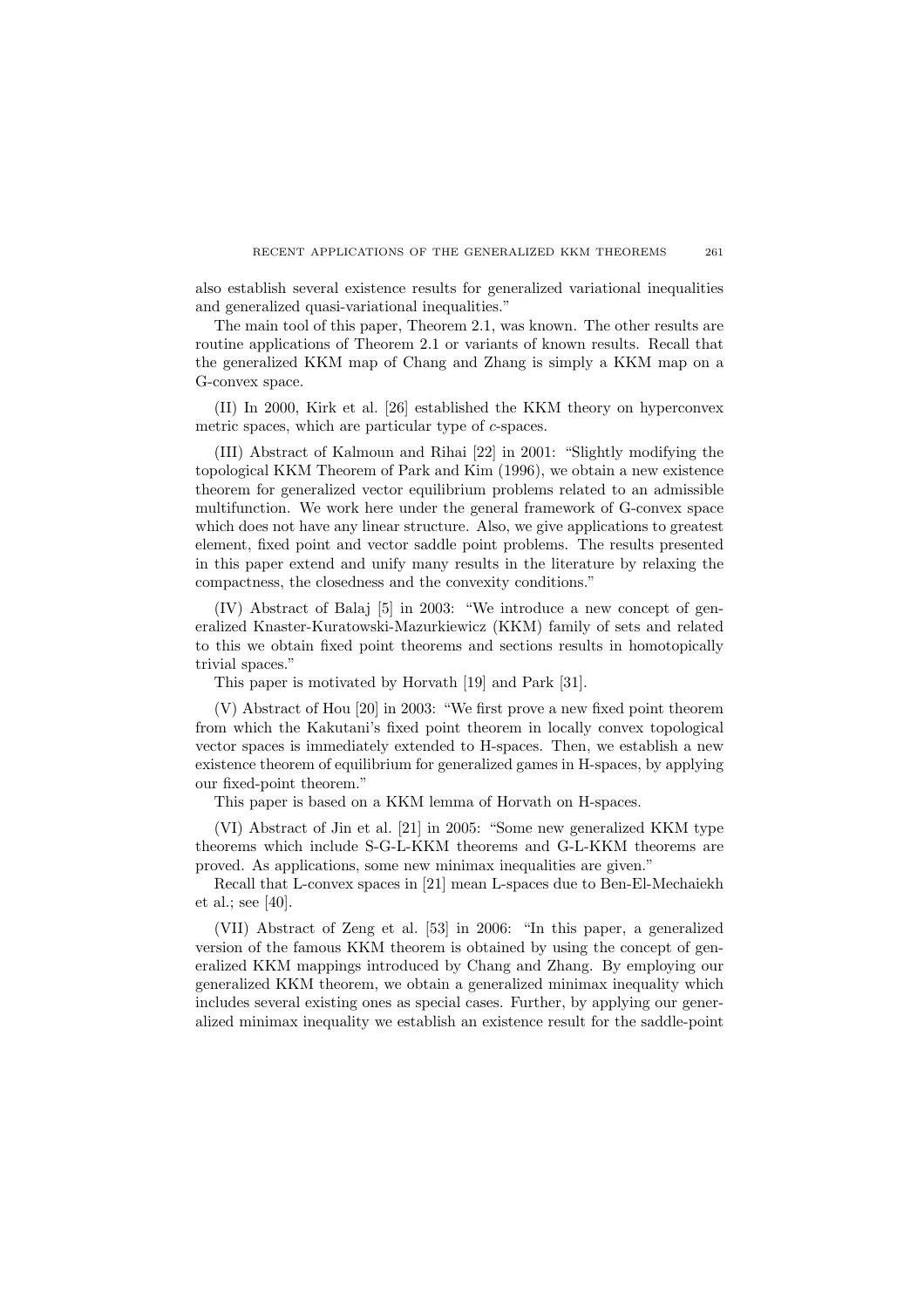problem under general setting. Finally, we also derive some existence results for generalized equilibrium problems and generalized variational inequalities."

Recall that the generalized KKM map of Chang and Zhang is simply a KKM map on a G-convex space.

(VIII) From Abstract of Du and Deng [11] in 2007: "Some existence theorems of maximal elements for generalized  $\mathcal{L}_{\theta,F_c}$ -correspondence and generalized  $\mathcal{L}_{\theta, F_c}$ -majorized mappings are obtained in topological spaces without convexity. As applications, we establish new equilibrium existence theorems for qualitative games and generalized games with infinite sets of players and generalized  $\mathcal{L}_{\theta, F_c}$ -majorized preference correspondences in topological spaces without convexity."

This paper is based on certain artificial generalization of the KKM theorem.

(IX) Abstract of Fakhar and Zafarani [12] in 2007: "We give some new generalized R-KKM theorems in the nonconvexity setting of topological spaces. As an application we answer a question posed by Isac et al. for the lower and upper bounds equilibrium problem in topological spaces."

(X) Abstract of Fang and Huang [15] in 2007: "We introduce a new concept of generalized L-KKM mapping and establish some new generalized L-KKM type theorems without any convexity structure in topological spaces. As an application, an existence theorem of equilibrium points for an abstract generalized vector equilibrium problem is proved in topological spaces."

This paper concerns with L-spaces particular to G-convex spaces.

(XI) Abstract of Gonzalez et al. [17] in 2007: "Using a KKM-type theorem for L-spaces and L*<sup>∗</sup>* -KKM multifunctions, we obtain some results on the existence of fixed points and Nash equilibria in compact L-spaces."

The authors were concerned with particular types of G-convex spaces.

(XII) Abstract of Hammami [18] in 2007: "We present a generalized FKKM theorem and it's application to the existence of solution for the variational inequalities using a generalized coercivity type condition for correspondences defined in L-space."

(XIII) Abstract of Tang et al. [48] in 2007: "By using basic KKM theorem, a new matching theorem and some minimax inequalities for set-valued mappings defined on the FC-spaces are proved under very weak assumptions."

There also appeared many papers on FC-spaces which can be ignored.

(XIV) Alimohammady et al. [1] in 2008 introduced the notion of minimal generalized convex spaces and obtained the open and closed versions of the KKM principle in this new setting. Apparently this is motivated by Park's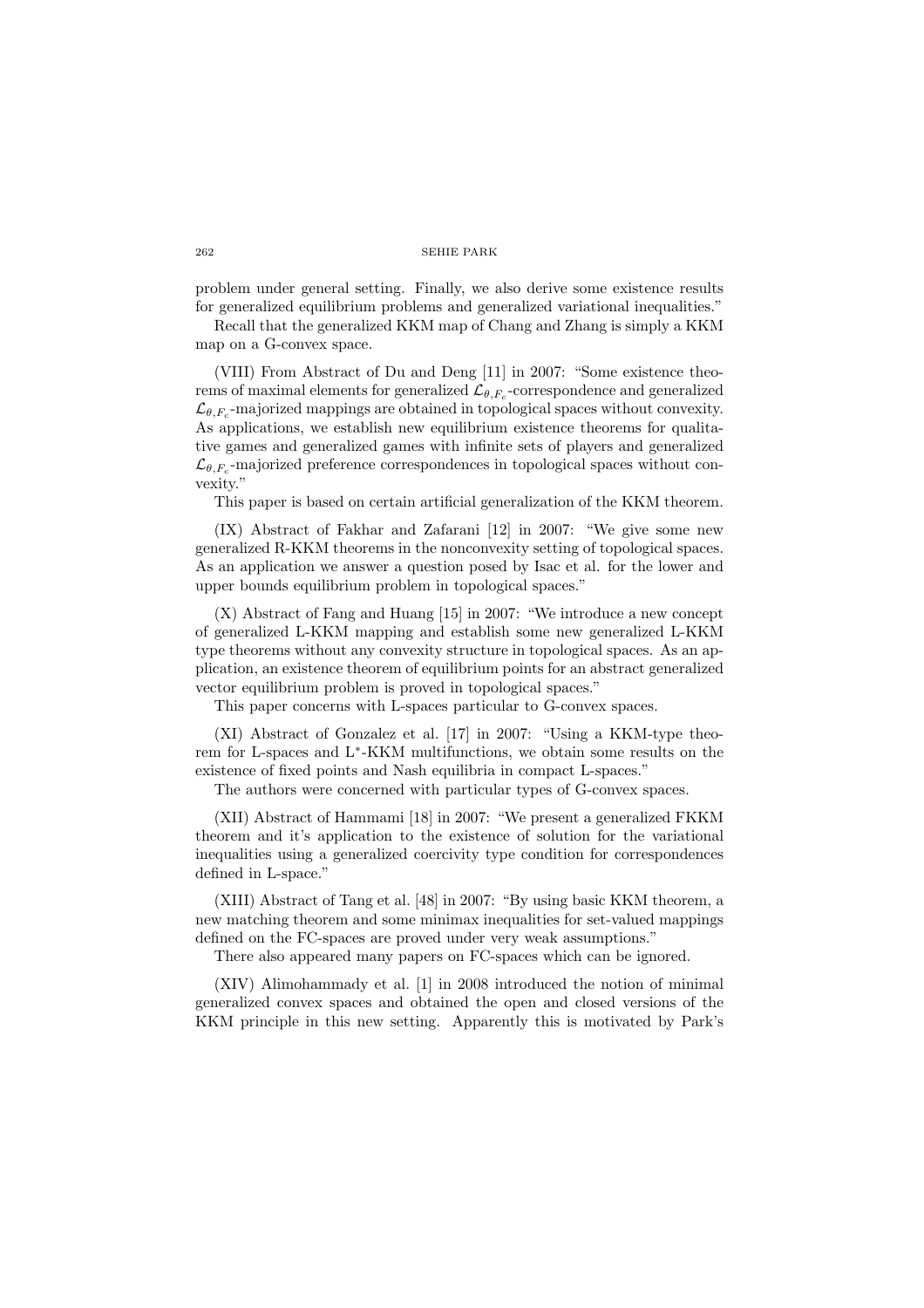works on G-convex spaces. Their method consists in just replacing the topological structure in the relevant results by the more general minimal structure. Since any minimal space can be made into a topological space, results on minimal G-convex spaces can be deduced from the theory on G-convex spaces.

Almost same time, Park [Nonlinear Funct. Anal. Appl. 13(2) (2008), 179– 1913] introduced a new concept of abstract convex minimal spaces which generalizes minimal generalized convex spaces in [1]. Using the new concept, he deduced generalizations of the KKM principle, coincidence theorems, the Fan-Browder type fixed point theorems, the Fan intersection theorem, and the Nash equilibrium theorem on abstract convex minimal spaces from the KKM type theorems on abstract convex spaces.

(XV) Abstract of Amini-Harandi et al. [2] in 2008: "A best proximity pair for a set-valued map  $F: A \to B$  with respect to a set-valued map  $G: A \to A$  is defined, and a new existence theorem of best proximity pairs for continuous setvalued maps is proved in nonexpansive retract metric spaces. As an application, we derive a coincidence point theorem."

(XVI) Kulpa and Szymanski [28] in 2008 introduced a series of theorems called Infimum Principles and applied them to some classical results in KKM theory. Most of the results in this paper originate from the Theorem of Indexed Families (Theorem 3) and are based on the techniques of simplicial structures and CO families (equivalently, multimaps with nonempty convex values and open fibers). Here a simplicial space is a topological space having a certain collection of singular simplices. As applications, they derived fixed point theorems due to Schauder, Tikhonov, Kakutani, and Fan-Browder; the minimax theorem; the Nash equilibrium theorem; the Gale-Nikaido-Debreu theorem; and the Fan minimax inequality. Finally, they suggested a way of extending their results to a wider class of topological spaces called L*<sup>∗</sup>* -spaces.

Note that Theorem 3 is a consequence of a Fan type matching theorem. In a KKM space, we can deduce such classical theorems without using any Infimum Principles. In fact, such theorems are consequences of some equivalents of the KKM theorem on a simplicial space and hence are typical particular results of KKM theory for abstract convex spaces; see [41] and the references therein. Moreover, we note that simplicial spaces and L*<sup>∗</sup>* -spaces are particular types of KKM spaces.

(XVII) Abstract of Wen [50] in 2008: "A new KKM theorem is established in L-convex spaces. As applications, a Ky Fan matching theorem for compactly open covers, a Fan-Browder coincidence theorem, a Fan-Browder fixed point theorem and a maximal element theorem are obtained in L-convex spaces. . . .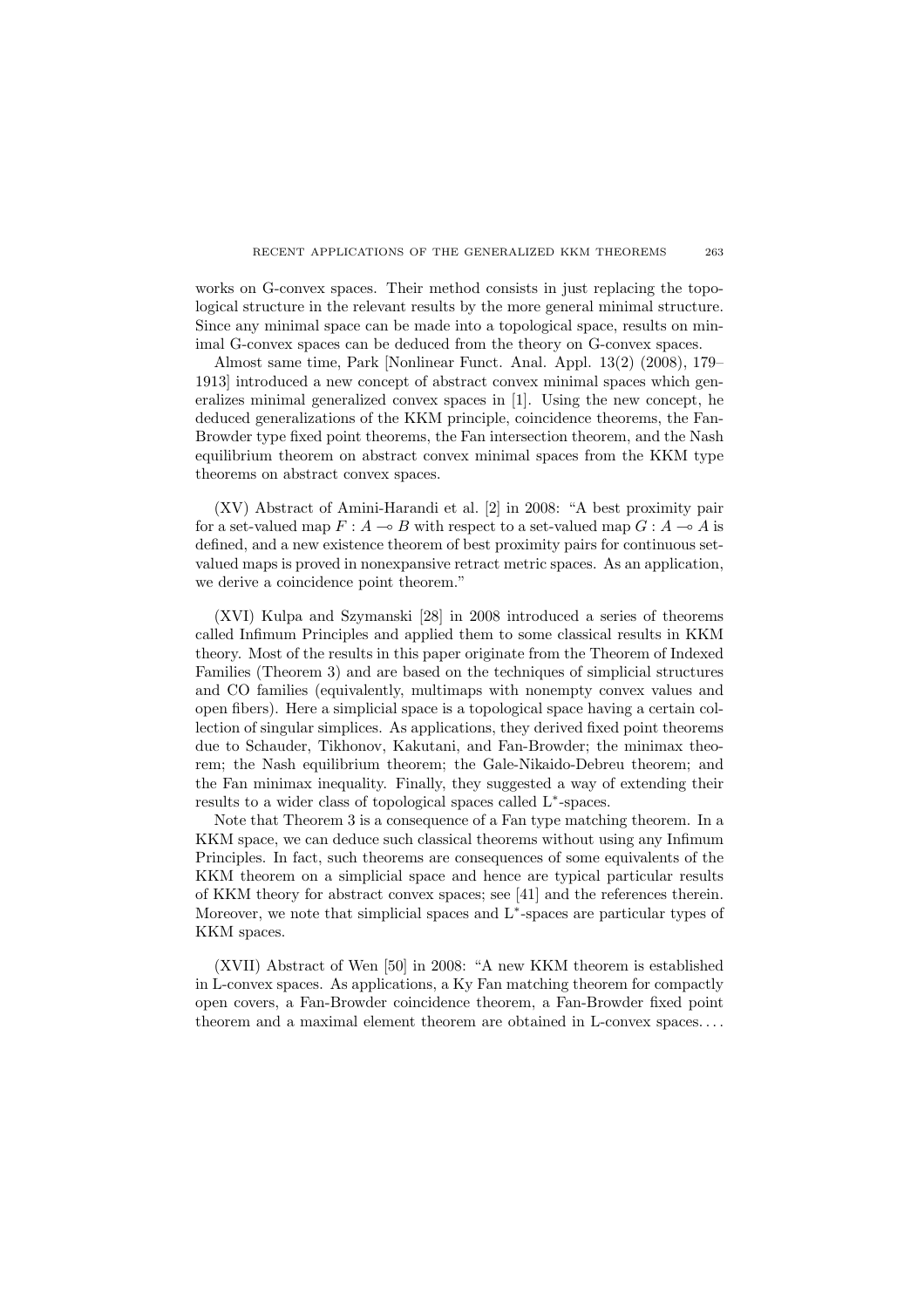Finally, the equilibrium existence theorems for abstract economies and qualitative games in L-convex spaces are yielded."

Here L-convex spaces are L-spaces in the sense of Ben-El-Mechaiekh et al. All results are already known in more general forms.

(XVIII) In 2009, Chbani et al. [7] obtained the existence of solutions of an initial value problem by means of a recent generalization of the famous KKMF theorem in 2000 [6].

(XIX) Abstract of Ansari et al. [3] in 2009: "In this paper, we consider vector variational inequality and vector *F*-complementarity problems in the setting of topological vector spaces. We extend the concept of upper sign continuity for vector-valued functions and provide some existence results for solutions of vector variational inequalities and vector *F*-complementarity problems. Moreover, the nonemptiness and compactness of solution sets of these problems are investigated under suitable assumptions. We use a version of Fan-KKM theorem and Dobrowolski's fixed point theorem to establish our results. . . ."

Later it was known that Dobrowolski's theorem had the incorrect proof.

(XX) From Abstract of Chbani et al. [7] in 2009: "In this paper we are interested in the existence of solutions of an initial value problem, by means of a recent generalization of the famous KKM-Fan's lemma in 2000 [6]."

This lemma means the Fan minimax inequality.

(XXI) Abstract of Khanh et al. [25] in 2009: "We define a generalized KKM mapping, called T-KKM mapping, and the corresponding generalized KKM property, which include many counterparts existing in the literature. KKMtype theorems, coincidence theorems and geometric section theorems are established to generalize recent known results."

Note that any GFC-space in [25] is a  $\phi_A$ -space due to Park more early.

(XXII) Abstract of Tang et al. [47] in 2009: "We generalize Ky Fan's minimax inequality to vector-valued function with values in a topological vector space acting on the product of two other topological vector spaces which are connected by another function. In these results, the concavity or convexity on a function is transferred to another function. And a sufficient condition for the existence of solution for a variational inclusion is given."

This paper is based on Cheng's generalization [9] in 1997 of the Fan KKM lemma.

(XXIII) From Abstract of Lu [30] in 2009: "The main purpose of this paper is to generalize the KKMF theorem under the nonconvexity setting of topological space. Furthermore, as its applications, existence theorems for a saddle point problem and the Nash equilibrium problem for non-cooperative games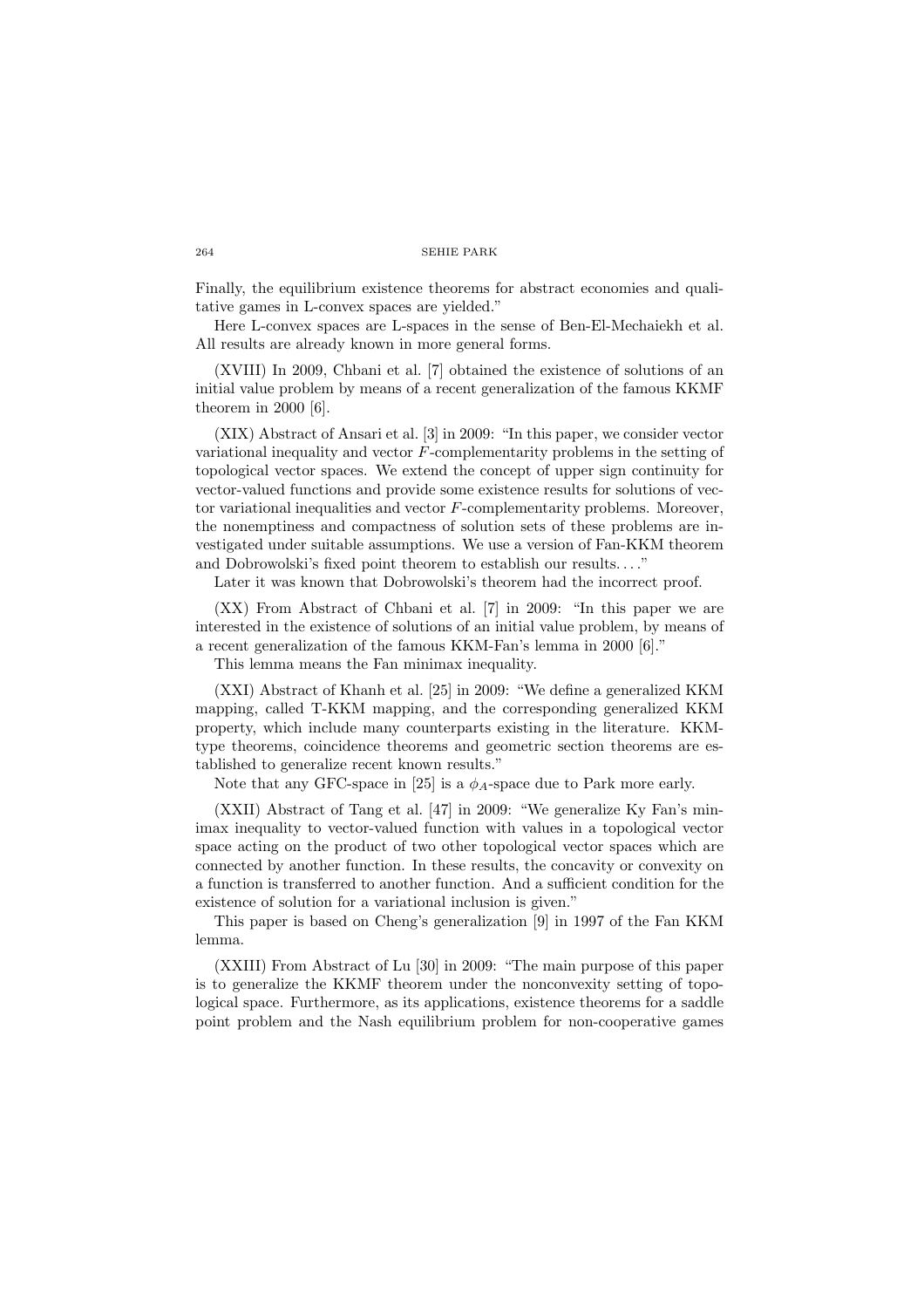are obtained in general topological spaces without any convexity structure and linear structure."

(XXIV) Abstract of Yang and Deng [51] in 2009: "The new concept of FChull for a nonempty subset in FC-spaces is introduced, .... On this basis, new classes of *Lc*-correspondences and *Lc*-majorized correspondences without open lower sections are introduced in FC-spaces. Some existence theorems of maximal elements for *Lc*-correspondences and *Lc*-majorized correspondences are proved in FC-spaces. As applications, some equilibrium existence theorems for qualitative games and generalized games with infinite set of players and *Lc*-majorized correspondences are established in FC-spaces."

The authors keep the misconception that FC-spaces include G-convex spaces.

(XXV) Abstract of Khan [23] in 2010: "In this paper, we introduced the generalized vector variational inequality-type problem and the generalized vector complementarity-type problem in the setting of topological vector space. By utilizing a modified version of the Fan-KKM theorem, we investigated the nonemptiness and compactness of solution sets of these problems without the demipseudomonotonicity assumption. Further, we prove that solution sets of both the problems are equivalent to each other under some suitable conditions."

Theorem 2.1 is an incorrect theorem of Dobrowolski.

(XXVI) Abstract of Khanh and Quan [24] in 2010: "Applying generalized KKM-type theorems established in our previous paper [25], we prove the existence of solutions to a general variational inclusion problem, which contains most of the existing results of this type. As applications, we obtain minimax theorems in various settings and saddle-point theorems in particular. Examples are given to explain advantages of our results."

(XXVII) Abstract of Yang and Deng [52] in 2010: "A new coincidence theorem for admissible set-valued mappings is proved in FC-spaces with a more general convexity structure. As applications, an abstract variational inequality, a KKM type theorem and a fixed point theorem are obtained."

This paper is based on the well-known coincidence theorem due to Park and Kim (1996) for admissible set-valued mappings in G-convex spaces.

(XXVIII) From Abstract of Tang et al. [49] in 2010: "We establish some new generalized KKM-type theorems based on weakly generalized KKM mapping without any convexity structure in topological spaces. As applications, some minimax inequalities and an existence theorem of equilibrium points for an abstract generalized vector equilibrium problem are proved in topological spaces."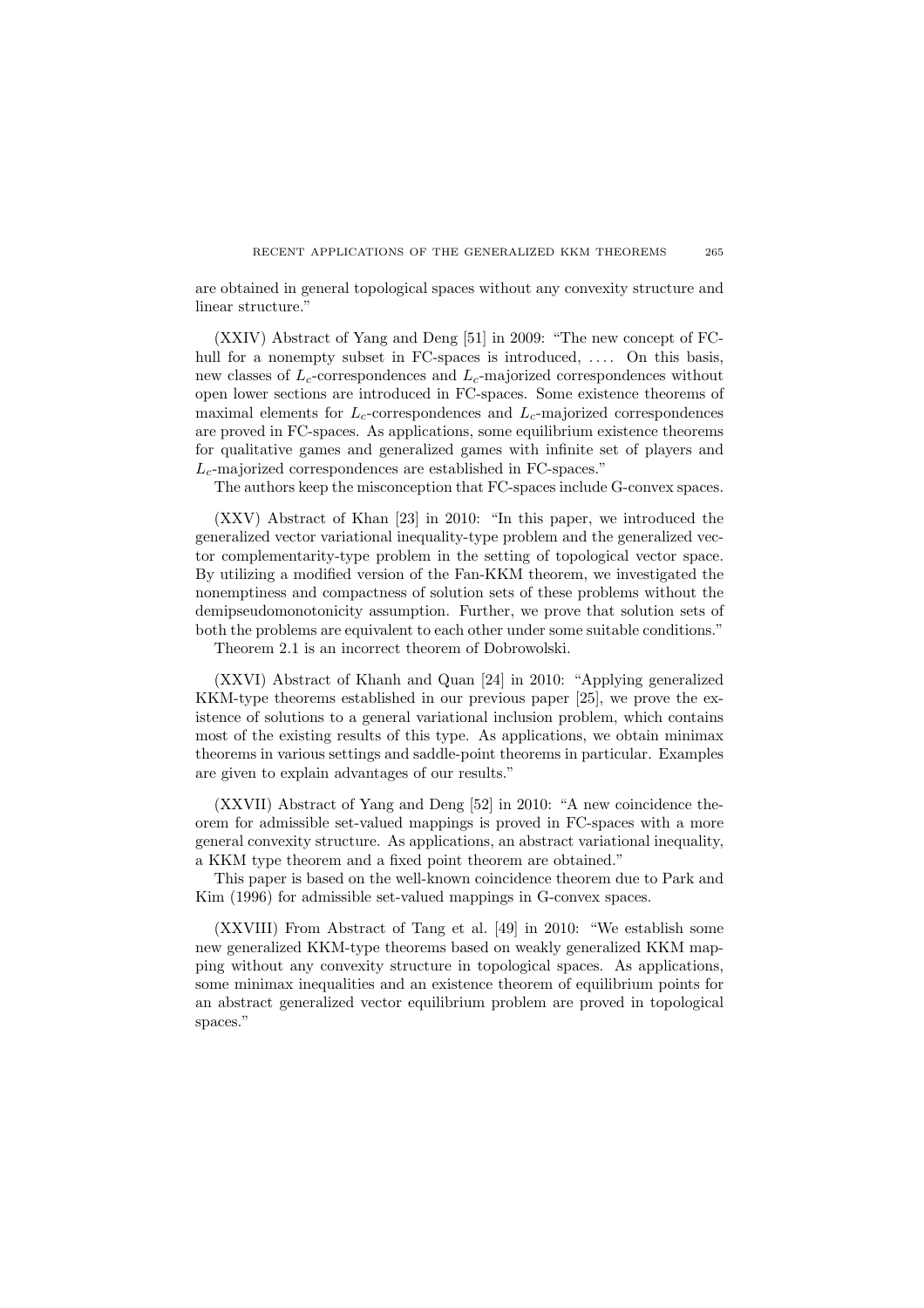(XXIX) Abstract of Farajzadeh and Zafarani [16] in 2010: "An existence result for the equilibrium problem is proved in a general topological vector space. As applications, existence results are derived for variational inequality problems, vector equilibrium problems and vector variational inequality prob $lems. \ldots$ "

This paper is based on a variant of the Fan KKM lemma.

(XXX) Abstract of Chebbi et al. [8] in 2011: "We introduce a generalized coercivity type condition for set-valued maps defined on topological spaces endowed with a generalized convex structure and we extend Fan's matching theorem."

This paper is based on an extension of Fan's lemma to (quasi-) compactly closed KKM maps to an L-space. This extension is deduced from the classical KKM theorem which is equivalent to Fan's lemma.

(XXXI) Lin et al. [29] in 2011 proved a generalized KKM theorem, and applied it to a generalized equi-KKM theorem, common fixed point theorems for a family of multivalued maps, and the Kakutani-Fan-Glicksberg fixed point theorem. They also showed that an existence theorem of the common fixed point theorem is equivalent to the Kakutani-Fan-Glicksberg fixed point theorem.

(XXXII) From Abstract of Sankar Raj and Somasundaram [46] in 2011: "Let *A, B* be nonempty subset of a normed linear space *X*. We introduce a new class of multivalued mappings  $\{T : A \rightarrow B\}$ , called R-KKM mappings, which extends the notion of KKM mappings. First, we discuss some sufficient conditions for which the set  $\bigcap \{T(x) : x \in A\}$  is nonempty. Using this nonempty intersection theorem, we attempt to prove a extended version of Fan-Browder multivalued fixed point theorem, in a normed linear space setting, by providing an existence of a best proximity point."

For R-KKM maps, see [39].

(XXXIII) Abstract of Colao et al. [10] in 2012: "An equilibrium theory is developed in Hadamard manifolds. The existence of equilibrium points for a bifunction is proved under suitable conditions, and applications to variational inequality, fixed point and Nash equilibrium problems are provided. The convergence of Picard iteration for firmly nonexpansive mappings along with the definition of resolvents for bifunctions in this setting is used to devise an algorithm to approximate equilibrium points."

Hyperbolic spaces due to Reich and Shafrir [46] are also particular cases of *c*-spaces. This class of metric spaces contains all normed vector spaces, all Hadamard manifolds, the Hilbert ball with the hyperbolic metric, and others. Note that an arbitrary product of hyperbolic spaces is also hyperbolic. See [46] and [36,41].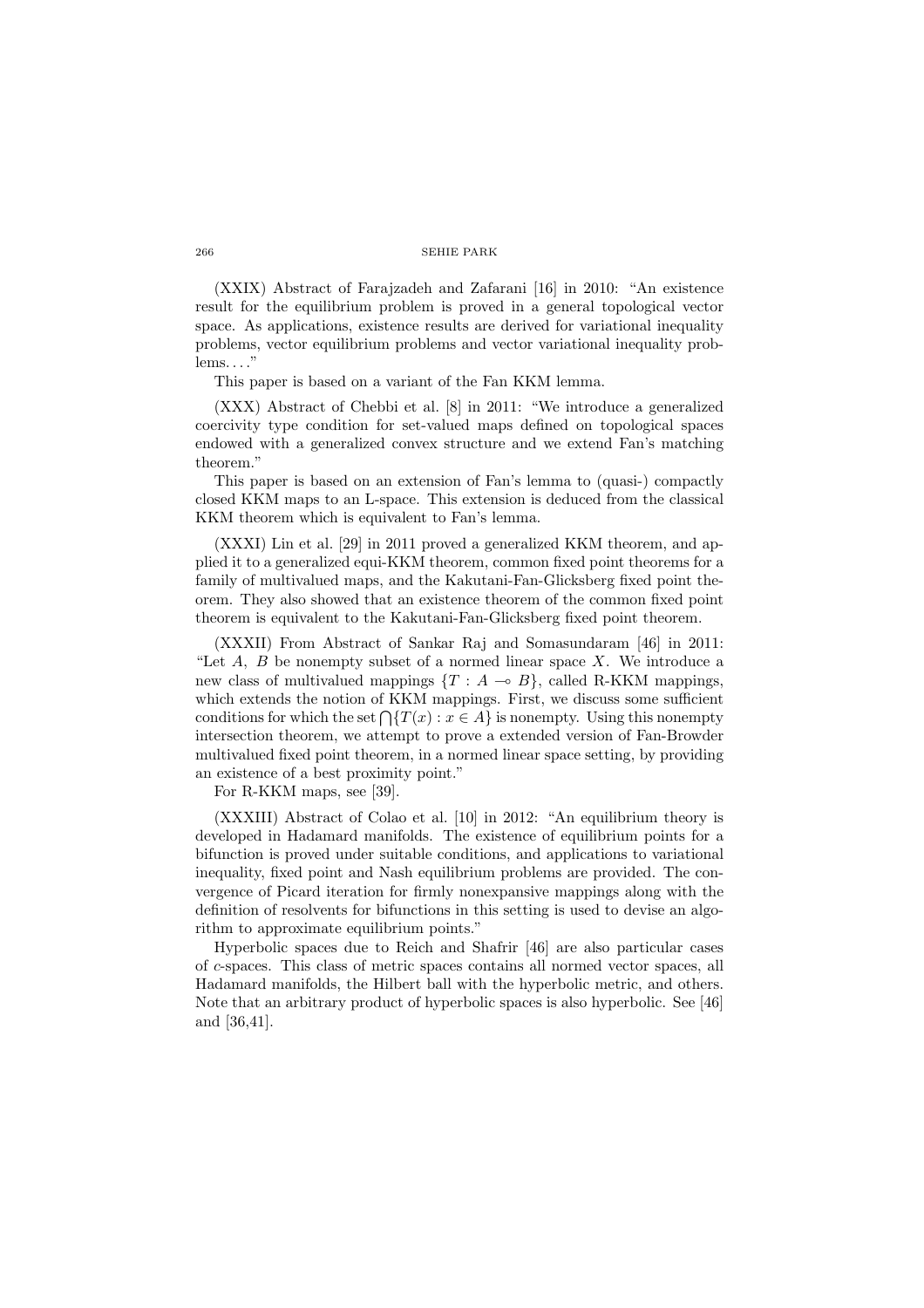# 5. General comments

Recall that the main theme of all of the papers introduced in Section 4 can be summarized as follows:

Various forms of KKM-type nonempty-intersection theorems Generalized (vector) equilibrium problem Problems on maximal element, greatest element, fixed point, and coincidence point Vector saddle point problem Sections in homotopically trivial spaces Equilibrium for generalized (or other types of) games

Vector minimax inequality

Generalized (vector) variational inequality

The lower and upper bounds equilibrium problem

The Nash equilibrium problem

Best proximity pairs

Equilibrium existence problems for abstract economies and qualitative games Initial value problem

Equilibrium problem with monotone bifunctions

Vector complementarity problem

General variational inclusion problem

Generalized vector variational inequality-type problem

Generalized vector complementarity-type problem

Minimax theorems in various settings

Abstract generalized vector equilibrium problem

Equilibrium theory for Hadamard manifolds

We note the following comments:

(1) All of the papers introduced in Section 4 are concerned with G-convex spaces or variants of them. Hence they are abstract convex spaces satisfying the KKM principle.

(2) All of the papers in Section 4 are based on certain KKM type theorems which can be deduced from one of our basic KKM theorems A–C.

(3) Consequently, all results in the papers introduced in Section 4 can be stated in more general formulations based on more general KKM type theorems.

## **REFERENCES**

[1] M. Alimohammady, M. Roohi and M. Rostamian Delavar, *Knaster-Kuratowski-Mazurkiewicz theorem in minimal generalized convex spaces*, Nonlinear Funct. Anal. Appl. **13** (2008), 483–492.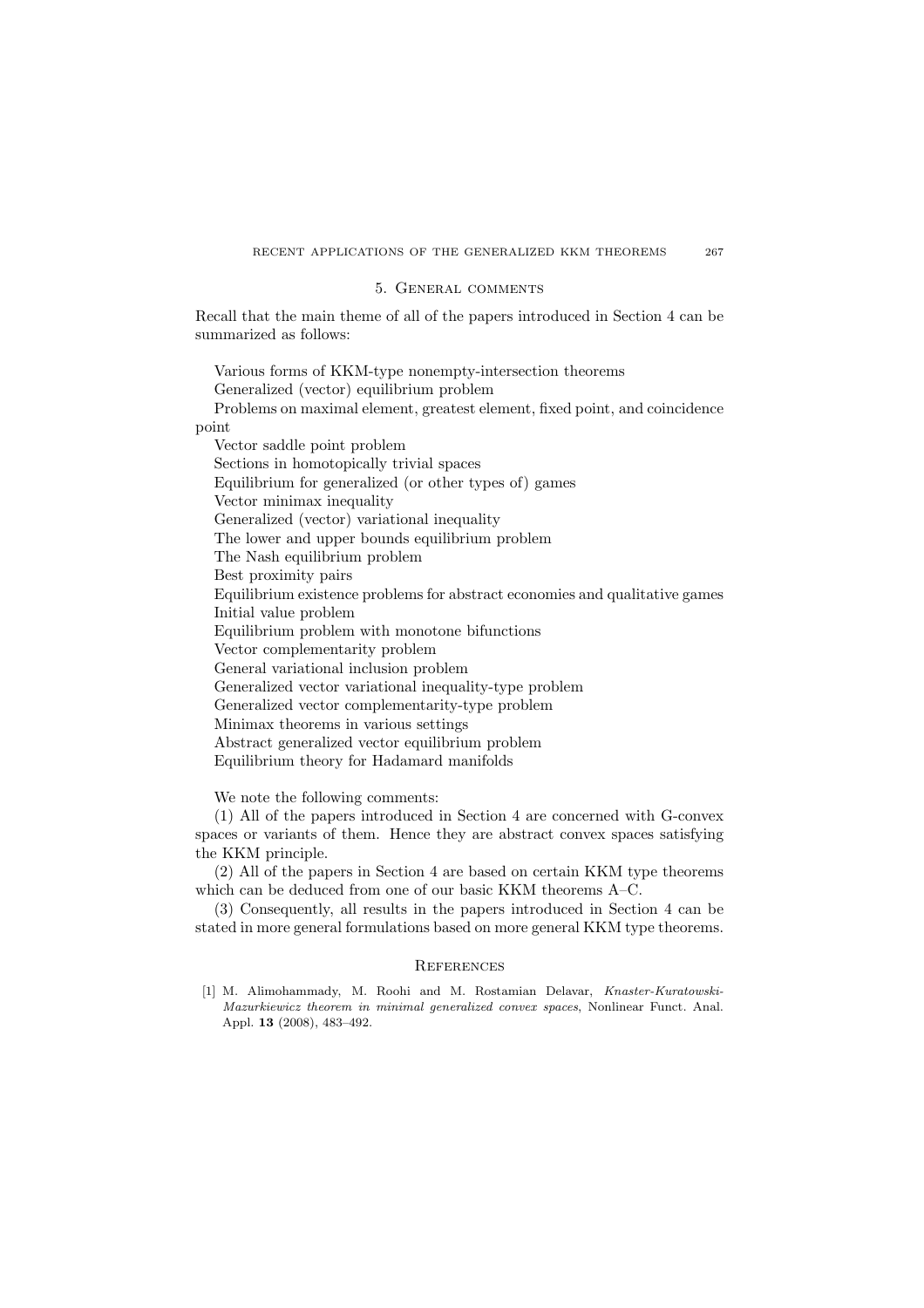- [2] A. Amini-Harandi, A. P. Farajzadeh, D. O'Regan and R. P. Agarwal, *Best proximity pairs theorems for continuous set-valued maps*, Fixed Point Theory Appl. vol. 2008, Article ID 607926, 9pp.
- [3] Q. H. Ansari, A. P. Farajzadeh and S. Schaible, *Existence of solutions of vector variational inequalities and vector complementarity problems,* J. Glob. Optim. **45** (2009), 297–307.
- [4] Q. H. Ansari, Y. C. Lin and J. C. Yao, *General KKM theorem with applications to minimax and variational inequalities*, J. Optim. Theory Appl. **104** (2000), 41–57.
- [5] M. Balaj, *Fixed point theorems in homotopically trivial spaces,* Applicable Anal. **82** (2003), 1049–1054.
- [6] O. Chadli, Z. Chbani and H. Riahi, *Equilibrium problems with generalized monotone bifunctions and applications to variational inequalities*, J. Optim. Theory Appl. **105** (2000), 299–323.
- [7] Z. Chbani, M. H. El Bansami and H. Riahi, *KKM-Fan's lemma for solving nonlinear vector evolution equations with nonmonotonic perturbations*, Nonlinear Anal. (2009), doi:10.1016/j.na. 2009.06.072.
- [8] S. Chebbi, P. Gourdel and H. Hammami, *A generalization of Fan's matching theorem*, J. Fixed Point Theory Appl. **9** (2011), 117–124.
- [9] C. Z. Cheng, *A minimax inequality and variational inequalities*, Progress in Natural Science **7** (1997), 92–97.
- [10] V. Colao, G. Lopez, G. Marino and V. Martin-Marquez, *Equilibrium problems in Hadamard manifolds*, J. Math. Anal. Appl. **388** (2012), 61–77.
- [11] Y.-M. Du and L. Deng, *Equilibrium existence theorems of generalized games for generalized Lθ,F<sup>c</sup> -majorized mapping in topological space*, Nonlinear Anal. **67** (2007), 316–326.
- [12] M. Fakhar and J. Zafarani, *Generalized R-KKM theorems and their applications*, Taiwan. J. Math. **11** (2007), 95–105.
- [13] M. Fakhar and J. Zafarani, *A new version of Fan's theorem and its applications,* CUBO, A Math. J. **10** (2008), 137–47.
- [14] K. Fan, *A generalization of Tychonoff 's fixed point theorem*, Math. Ann. **142** (1961), 305–310.
- [15] M. Fang and N.-J. Huang, *Generalized L-KKM type theorems in topological spaces with an application*, Comput. Math. Appl. **53** (2007), 1896–1903.
- [16] A. P. Farajzadeh and J. Zafarani, *Equilibrium problems and variational inequalities in topological vector spaces*, Optimization **59** (2010), 485–499.
- [17] L. Gonzalez, S. Kilmer and J. Rebaza, *From a KKM theorem to Nash equilibria in L-spaces*, Topology Appl. **155** (2007), 165–170.
- [18] H. Hammami, *A Generalized FKKM theorem and variational inequality*, CES Working Papers 76, Documents de Travail du Centre dEconomie de la Sorbonne, 2007
- [19] C. D. Horvath, *On the existence of constant selections*, Topology Appl. **104** (2000), 119–139.
- [20] J.-C. Hou, *An existence theorem of equilibrium for generalized games in H-spaces*, Appl. Math. Letters **16** (2003), 97–103.
- [21] C.-Y. Jin and C.-Z. Cheng, *S-G-L-KKM theorems in L-convex space and their applications to minimax inequalities,* Comput. Math. Appl. **50** (2005), 123–131.
- [22] E. M. Kalmoun and H. Rihai, *Topological KKM theorems and generalized vector equilibria on G-convex spaces with applications*, Proc. Amer. Math. Soc. **129** (2001), 1335– 1348.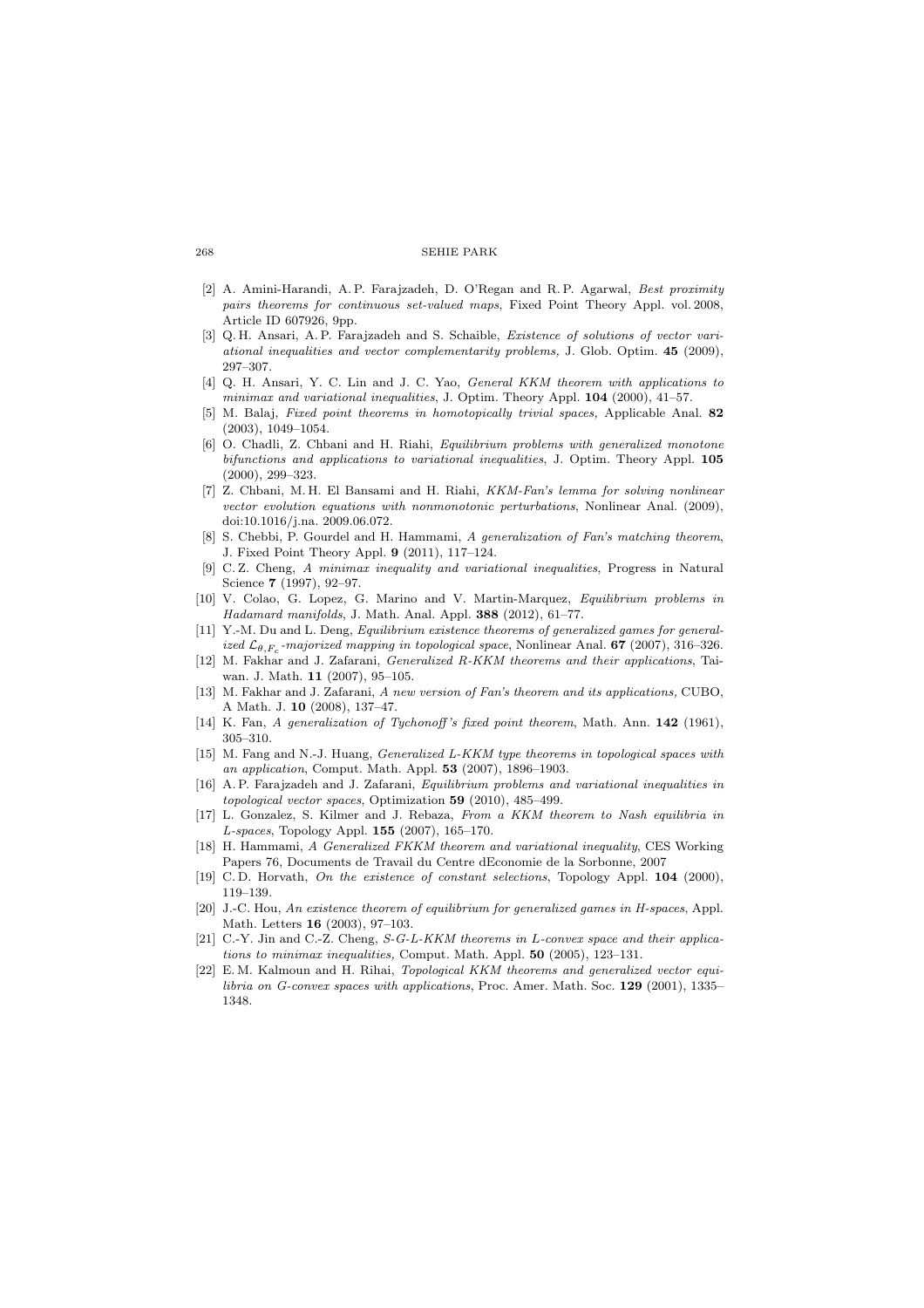- [23] S. A. Khan, *Generalized vector complementarity-type problems in topological vector spaces*, Comput. Math. Appl. **59** (2010), 3595–3602.
- [24] P. Q. Khanh and N. H. Quan, *Existence results for general inclusions using generalized KKM theorems with applications to minimax problems*, J. Optim. Theory Appl. **146** (2010), 640–653.
- [25] P. Q. Khanh, N. H. Quan and J. C. Yao, *Generalized KKM type theorems in GFC-spaces and applications*, Nonlinear Anal. **71** (2009), 1227–1234.
- [26] W. A. Kirk, B. Sims and G. X.-Z. Yuan, *The Knaster-Kuratowski and Mazurkiewicz theory in hyperconvex metric spaces and some of its applications*, Nonlinear Anal. **39** (2000), 611–627.
- [27] B. Knaster, K. Kuratowski and S. Mazurkiewicz, *Ein Beweis des Fixpunktsatzes für n-Dimensionale Simplexe*, Fund. Math. **14** (1929), 132–137.
- [28] W. Kulpa and A. Szymanski, *Applications of general infimum principles to fixed-point theory and game theory*, Set-Valued Anal. **16** (2008), 375–398.
- [29] L.-J. Lin, C.-S. Chuang and Z.-T. Yu, *Generalized KKM theorems and common fixed point theorems*, Nonlinear Anal. **74** (2011), 5591–5599.
- [30] H. Lu, *A generalized KKM theorem and its applications to saddle point and Nash equilibrium problem*, Proc. First International Workshop on Education Technology and Computer Science, 2009, pp. 320–323.
- [31] S. Park, *Convex spaces and KKM families of subsets*, Bull. Korean Math. Soc. **27** (1990), 11–14.
- [32] S. Park, *Some coincidence theorems on acyclic multifunctions and applications to KKM theory*, Fixed Point Theory and Applications (K.-K. Tan, Ed.), World Sci., River Edge, NJ, 1992, pp. 248–27.
- [33] S. Park, *Foundations of the KKM theory via coincidences of composites of upper semicontinuous maps*, J. Korean Math. Soc. **31** (1994), 493–519.
- [34] S. Park, *Ninety years of the Brouwer fixed point theorem*, Vietnam J. Math. **27** (1999), 187–222.
- [35] S. Park, *Elements of the KKM theory on abstract convex spaces*, J. Korean Math. Soc. **45** (2008), 1–27.
- [36] S. Park, *New foundations of the KKM theory*, J. Nonlinear Convex Anal. **9** (2008), 331–350.
- [37] S. Park, *Equilibrium existence theorems in KKM spaces*, Nonlinear Anal. **69** (2008) 4352–4364.
- [38] S. Park, *General KKM theorems for abstract convex spaces*, J. Inform. Math. Sci. **1** (2009), 1–13.
- [39] S. Park, *Comments on generalized R-KKM type theorems*, Comm. Korean Math. Soc. **25** (2010), 303–311.
- [40] S. Park, *The rise and decline of generalized convex spaces*, Nonlinear Anal. Forum **15** (2010), 1–12.
- [41] S. Park, *The KKM principle in abstract convex spaces: Equivalent formulations and applications*, Nonlinear Anal. **73** (2010), 1028–1042.
- [42] S. Park, *A genesis of general KKM theorems for abstract convex spaces*, J. Nonlinear Anal. Optim. **2** (2011), 133–146.
- [43] S. Park, *Remarks on certain coercivity in general KKM theorems*, Nonlinear Anal. Forum **16** (2011), 1–10.
- [44] S. Park, *Recent applications of the Fan-KKM theorem*, RIMS Kôkyûroku, Kyoto Univ. **1841** (2013), 58–68.